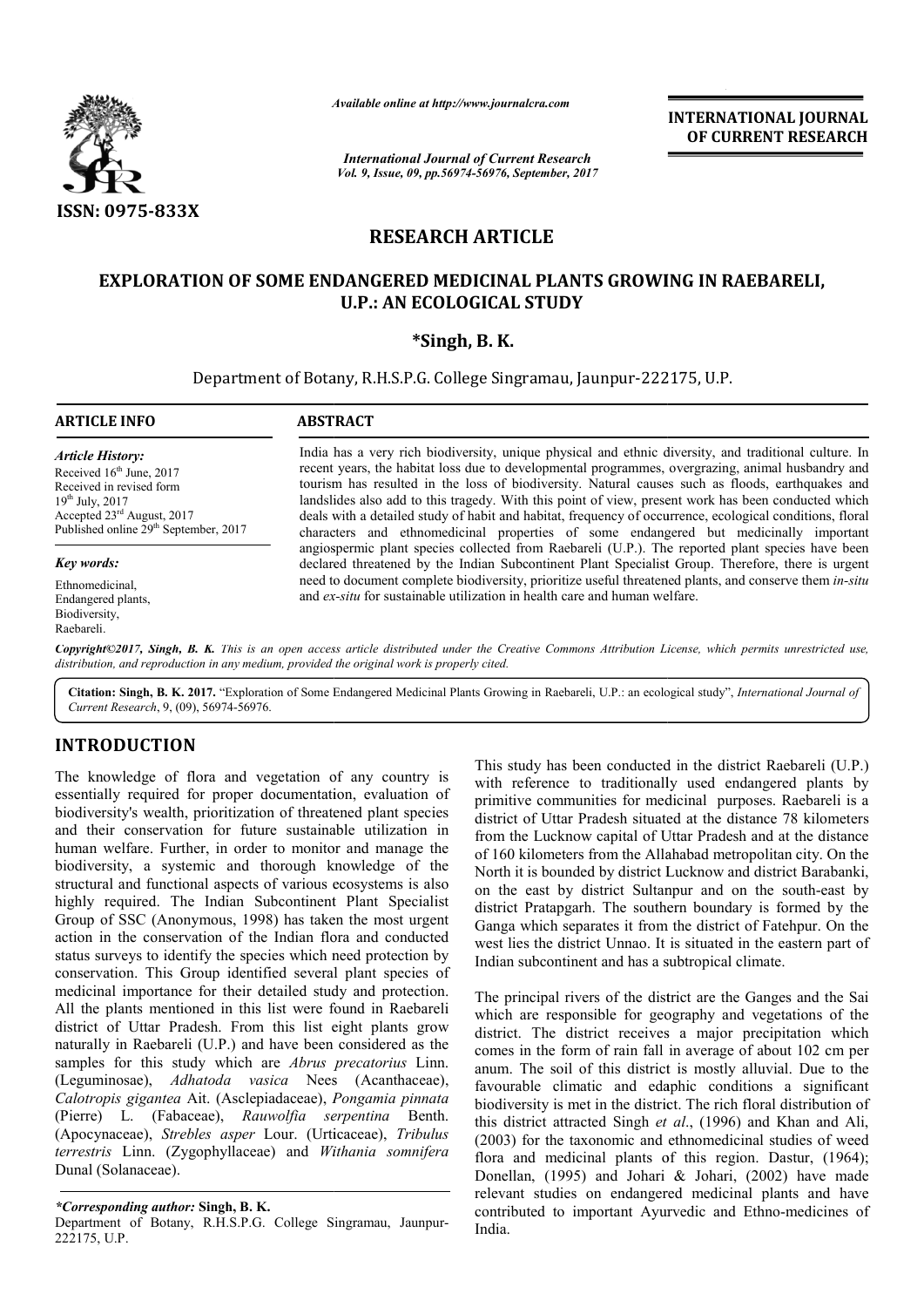The effect of climate, soil conditions, topography and infrastructure on the economics of conservation has been studied by Pearce and Moran (1994) and on the role of taxonomy in the conservation of medicinal.

#### **MATERIALS AND METHODS**

This piece of work is survey based. The surveys were made for the exploration of plants mentioned in the list of The Indian Subcontinent Plant Specialist Group of SSC (Anonymous, 1998) from the district and to study their habit and habitat, favourable ecological conditions, common names and ethnomedicinal usage prevalent among the people.

endangered (CR en). The Extinct in wild (EW en) plants are those which were found growing uncultivated and were not facing the threat of extinction in the recent past because of the fact that their frequency was higher. However a drastic fall in their frequency was recorded during the study. This fall is only because of habitat destruction due to urbanization and overexploitation. These plants need their cultivation because it is hard for them to survive in wild habitat and they are facing over exploitation due to less production and higher demand. Other plants of the list prepared by Indian Subcontinent Plant Specialist Group, are found in the district growing conserved either in the form of ornamentals or as the collections in the gardens are considered as Critically Endangered (CR en).

**Table 1. Some useful endangered medicinal plants of the district Raebareli**

| <b>SN</b> | Name of plants                 | Local name          | Family         | Cate-gory | Medicinal uses                                                                                                     | Cause of Extinction |
|-----------|--------------------------------|---------------------|----------------|-----------|--------------------------------------------------------------------------------------------------------------------|---------------------|
|           | Abrus precatorius L.           | Ghumchi,<br>Ratti   | Fabaceae       | EW en     | For<br>the<br>leucorrhoea,<br>of<br>treatment<br>sciatica.<br>rheumatism.<br>impotency,<br>as<br>contraceptive     | Habitat destruction |
| 2         | <i>Adhatoda vasica</i> Nees    | Arusa               | Acanthaceae    | EW en     | In the treatment of cough, bronchial<br>infection, asthma, malaria, skin eruptions                                 | Over-exploitation   |
| 3         | Calotropis gigantea Ait.       | Sivtarak            | Asclepiadaceae | EW en     | For curing cholera, rheumatism, asthma,<br>corn, skin infection                                                    | Habitat destruction |
| 4         | Pongamia pinnata (Pierre) L.   | Karanji,<br>dhithor | Fabaceae       | CR en     | For the treatment of cough, malarial fever,<br>diabetes, rheumatic pain, skin diseases                             | Over-exploitation   |
| 5         | Rauwolfia serpentina Benth.    | Sarp-<br>gandha     | Apocynaceae    | EW en     | For the treatment of hyper-tension,<br>sleeplessness and hysteria                                                  | Habitat destruction |
| 6         | Strebles asper Lour.           | Sinhore             | Urticaceae     | EW en     | For curing toothache and gum problem                                                                               | Habitat destruction |
|           | Tribulus terrestris L.         | Chhota<br>gokharu   | Zygophyllaceae | CR en     | For the treatment of diabetes,<br>urinary<br>kidney<br>complains,<br>piles.<br>stone,<br>impotency, heart diseases | Habitat destruction |
| 8         | Withania somnifera (L.) Dunal. | Ashwa-<br>gandha    | Solanaceae     | EW en     | of<br>In.<br>the<br>leucorrhoea,<br>treatment<br>rheumatism, painful swellings, weakness                           | Over-exploitation   |

Beside these the taxonomy and floral characters of these plants were studied following Duthie (1960) for their identification. For the sake of illustration and presentation these plants were categorised as endangered and Extinct in wild (EW en) and Critically endangered (CR en) following Anonymous (1994). In the present work the extinct in wild (EW en) plant species were explored and chosen as samples for study.

#### **RESULTS**

During the survey it was observed that all the plants mentioned in the list of the Indian Subcontinent Plant Specialist Group of SSC grow and flourish in the district. The plants explored during the survey are of two types on the basis of the Categories of Threatened Plants, IUCN, (Anonymous, 1994): (i) Plants which are known to survive only in cultivation and may be Extinct in wild (EW en) and (ii) Plants which are Critically endangered (CR en). Eight plants from the list were found wildly growing in the Raebareli district in a very low frequency of occurrence, facing serious threat of extinction and have been Endangered due to habitat destruction caused by urbanization or by several other factors. General information, Taxonomy, medicinal usage and causes of endangerment of these plants are given in the following table:

#### **DISCUSSION**

District Raebareli is undoubtedly rich in plant diversity. All the plants suggested for detailed study and conservation, by the Indian Subcontinent Plant Specialist Group, 1998, grow and flourish in the district. These plant species can be categorized in two categories viz. Extinct in wild (EW en) and Critically These plants need special awareness for their conservation and propagation considering the difficulties of their survival and higher demand. Habitat distruction and overexploitation are the major causes for the extinction of these plants.

#### **Acknowledgement**

The author (BKS) gratefully acknowledges the Principal, R.H.S.P.G. College, Singramau, Jaunpur for providing necessary facilities. The author is also thankful to Head of the Botany Department, T.D.P.G. College, Jaunpur for providing experimental facilities.

#### **REFERENCES**

- Anonymous, 1994. IUCN Red List Catagories. IUCN, Gland, Switzerland.
- Anonymous, 1998. Indian Subcontinent Plant Specialist Group, SSC.
- Dastur J.F., 1964. Useful plants of India and Pakistan. D.B. Taraporewala Sons & Co. (Pvt.) Ltd. Bombay.
- Donellan C., 1995. Endangered Species. Vol. I, Independence, Cambridge.
- Duthie J.F., 1960. Flora of Upper Gangetic Plains Vol. I-II. Botanical Survey of India.
- Johari S. and Johari R.V., 2002. Indian Medicine, Past and Present: A preliminary survey on herbs. Proc. 89 Ind. Sc. Cong. Part III, Section IV:19.
- Khan Z.H. and Ali S.J. 2003. Ethnobotanical Studies on Acanthaceae of Eastern Uttar Pradesh. Jour. Liv. World, (2) 10:24-28.